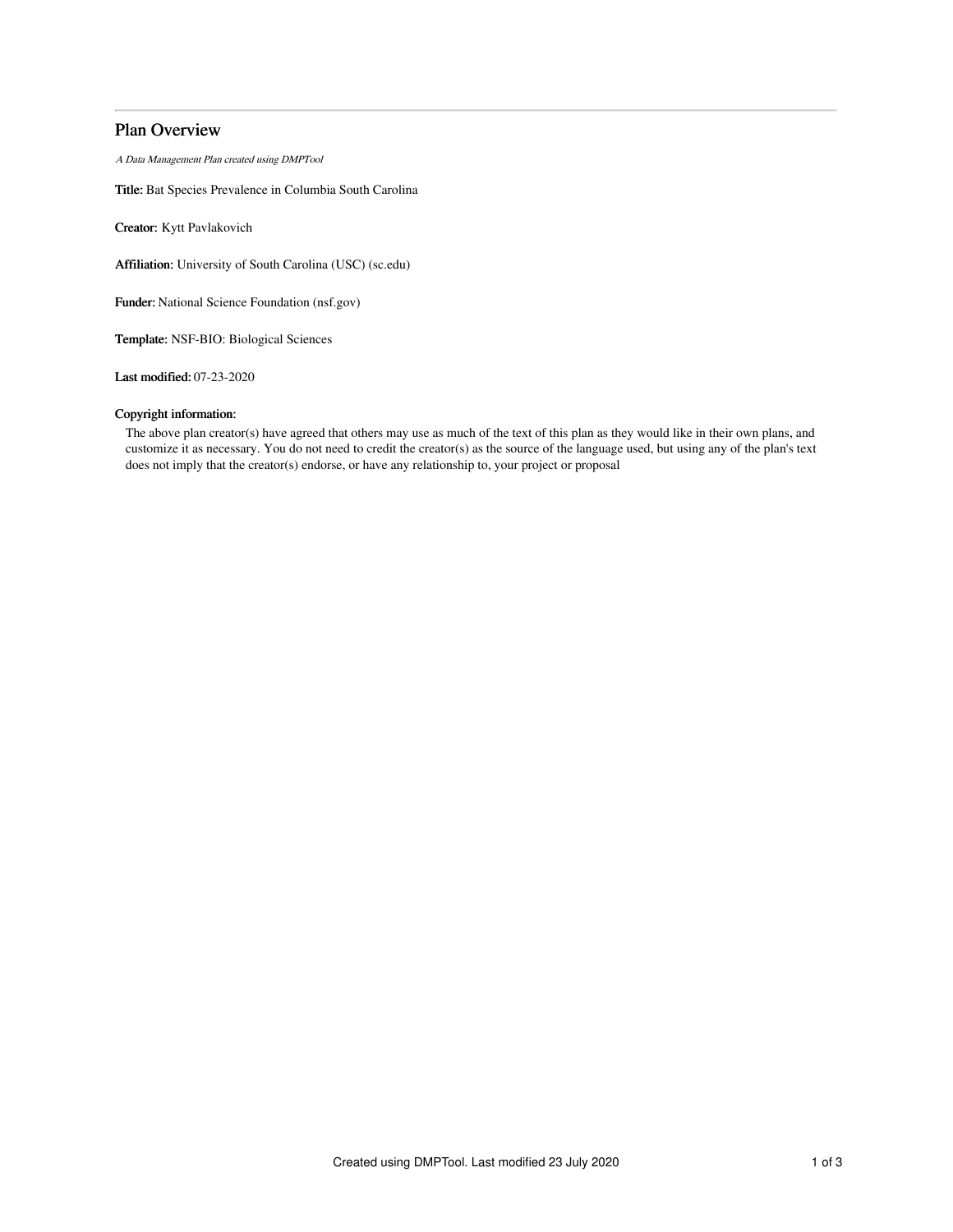# Data and Materials Produced

Describe the types of data, physical samples or collections, software, curriculum materials, and other materials to be produced in the course of the project. (For collaborative proposals, the DMP must cover all the various data types being collected by each collaborator.)

To discover the prevalence of bat species in Columbia, South Carolina participants will document bats known to inhabit South Carolina:

- $\bullet$  Big brown bat (*Eptesicus fuscus*)
- Brazilian free-tailed bat (Tadarida brasiliensis)
- Eastern red bat (Lasiurus borealis)
- Eastern small-footed bat (Myotis leibii)
- Evening bat (*Nycticeius humeralis*)
- Hoary bat (Lasiurus cinereus)
- $\bullet$  Little brown bat (*Myotis lucifugus*)
- $\bullet$  Northern long-eared bat (*Myotis septentrionalis*) • Northern yellow bat (Lasiurus intermedius)
- Rafinesque's big-eared bat (Corynorhinus rafinesquii)
- Silver-haired bat (Lasionycteris noctivagans)
- Southeastern bat (Myotis austroriparius)
- $\bullet$  Seminole bat (*Lasiurus seminolus*)
- Tricolored bat (Perimyotis subflavus)

The majority of monitoring studies have focused on known bat roosts. Whether roosts are located in trees, buildings, caves, or other confined sites, bats typically exit in one location. Data will be collected using visual counting of individuals or, potentially, electronic counting by using photoelectric beam splitters or ultrasonic detectors. Five known large roosting locations will be observed for a period of 30 days from August 1-30.

## Standards, Formats and Metadata

Describe the standards to be used for all the data types anticipated, including data or file format and metadata. [Note: Where existing standards are absent or deemed inadequate, this should be documented along with any proposed solutions or remedies.]

Data will be collected in number format in an excel spreadsheet. Excel will provide ways for the student to not only make graphs of various types but also to interact with the data mathematically.

## Roles and Responsibilities

## Describe the roles and responsibilities of all parties with respect to the management of the data (including contingency plans for the departure of key personnel from the project).

Student will be responsible for gathering the data using digital counters at the 5 roosting locations. Since many bats look similar we may have to rely on several local bat biologist to help us identify bats roosting at each of the 5 locations. Student will be transcribing/recording data received from the digital counter into an excel spreadsheet each day, noting the time of most of the activity coming to and from the roost of each location.

## Dissemination Methods

#### Describe the dissemination methods that will be used to make data and metadata available to others during the period of the award, and any modifications or additional technical information regarding data access after the grant ends.

Data will be recorded using a shared google excel document and data will be share and possibly published with the help of the SCDNR (South Carolina Department of Natural Resources)

# Policies for Data Sharing and Public Access

Describe the PI's policies for data sharing, public access and re-use, including re-distribution by others and the production of derivatives. Where appropriate, include provisions for protection of privacy, confidentiality, security, intellectual property rights and other rights.

CC : BY

Archiving, Storage and Preservation